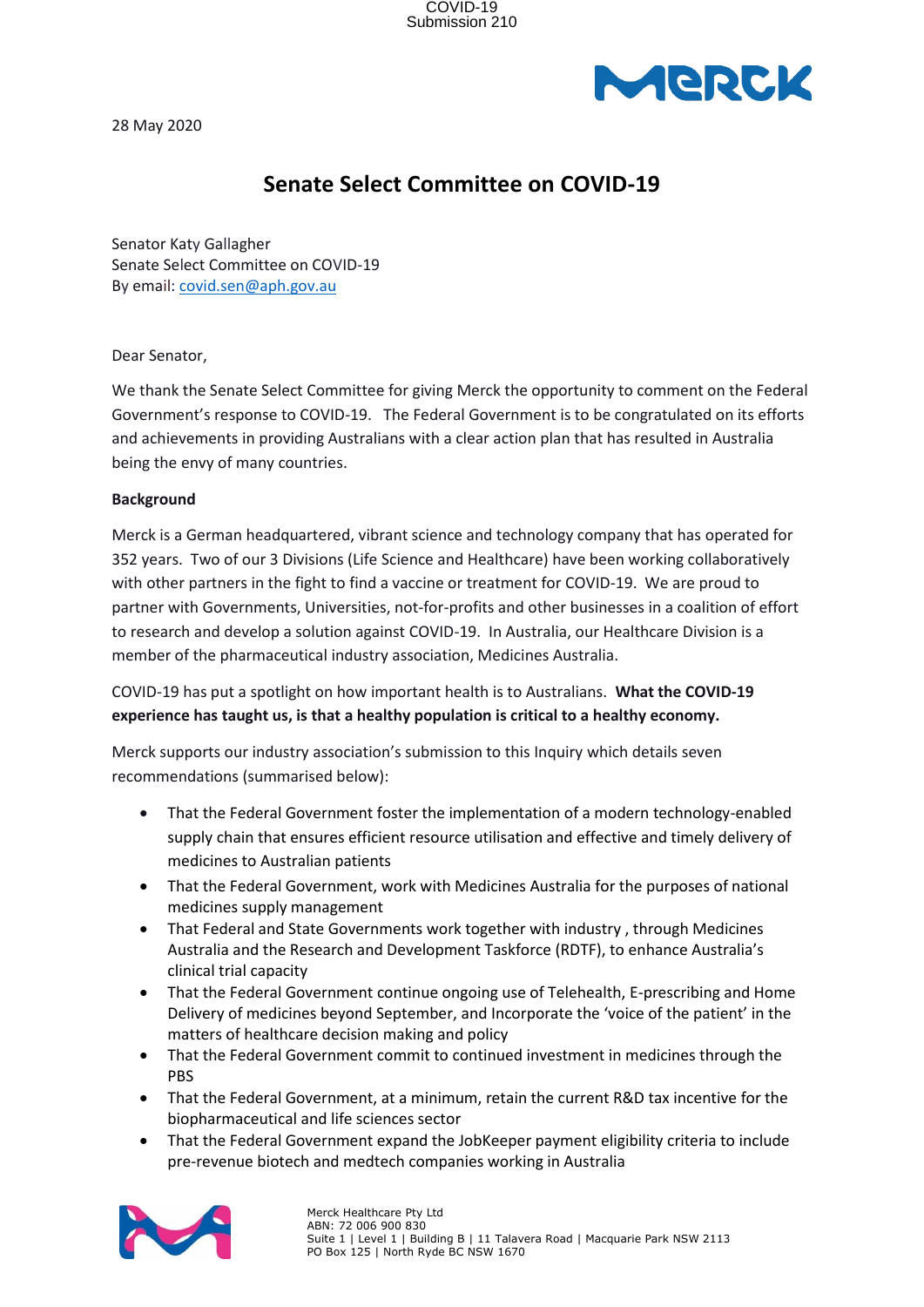## COVID-19 Submission 210

Merck is calling for a particular focus on research and development as a key element to help drive the economy out of recession and give Australia the opportunity to be **the** clinical trials hub for Asia. A unique opportunity is given to Australia due to our very limited spread of COVID-19, compared to Europe and the USA who continue to struggle with the pandemic. It highlights the unique position of Australia which allows us to grab the global spotlight on clinical trials. **But we must be quick.** 

### *Recommendation:*

*The Government implement an incentive scheme:*

- *To strengthen intellectual property,*
- *To drive tax reform (R&D Tax Incentives),*
- *To provide reimbursement incentives to companies who gain accredited status through local R&D commitment levels (as exists in some other countries who so gain company R&D focus)*
- *To minimise bureaucracy in process and timelines in clinical trial approval and*
- *To provide for a dedicated carve out of some MRFF or provision of funding akin to MRFF but focussed on clinical trials*

*All directed to promote and develop Australia as the clinical trials centre of excellence/hub for Asia.*

#### **Government's response to research during COVID-19**

Impressively, the Federal Government has launched a number of new initiatives dedicated to research into COVID-19. For the period 20<sup>th</sup> January to 8<sup>th</sup> May 2020, the Government has announced seven research initiatives totalling almost \$300million. Some of this research money would not have been possible if the Government had not the foresight to set up the \$20Billion Medical Research Futures Fund (MRFF) in 2015.

Research is a vital element and first step towards the commercialisation of a medical intervention. The other key element is development. It is this part of the R&D equation which Merck is calling on the Government to show similar foresight to incentivise clinical trials as a vehicle to spark Australia's economy out of the COVID-19 induced recession.

#### **Clinical Research and Development drives economic stimulus and jobs.**

According to the Federal Government's MTPConnect report, Clinical Trials in Australia, the most recent data from 2015 showed that 1,360 clinical trials were started that year (including 473 industry sponsored trials) which supported approximately 7,000 jobs - a \$1.1 billion in investment. **<sup>1</sup>**

A number of studies have measured the economic value to clinical trial investment. In 2016, a USA study (New Jersey) concluded that for every \$1Million invested in clinical trials, it generated \$US1.37Million in GDP and 15 new jobs<sup>2</sup>. A similar study was recently reported in New Zealand and found over a 5 year period (2013-2018) that for every 1 clinical trial conducted, it drove direct employment of at least 7 people. Further, for every 1 clinical trial conducted, that trial provided

<sup>2</sup> BioNJ Economic Impact Study of Clinical Trials Activity in New Jersey, 2016



Merck Healthcare Pty Ltd ABN: 72 006 900 830 Suite 1 | Level 1 | Building B | 11 Talavera Road | Macquarie Park NSW 2113 PO Box 125 | North Ryde BC NSW 1670

<sup>1</sup> MTP Connect, Clinical Trials in Australia. https://www.mtpconnect.org.au/clinicaltrials